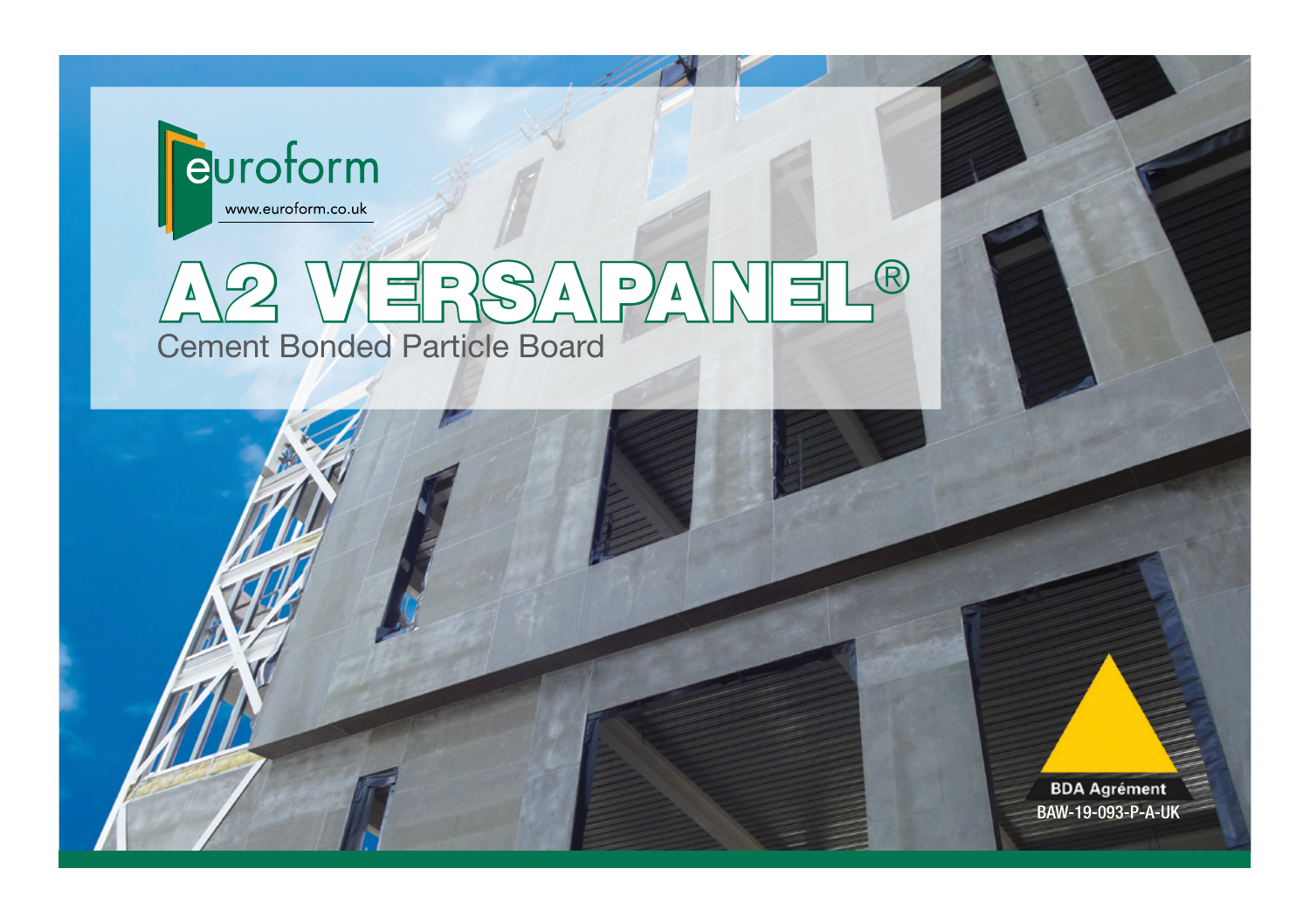# A2 VERSAPANEL cement bonded partical board

A cement bonded particle board comprising of wood particles and cement with exceptional strength and durability compared with exterior gypsum boards. Intended for use as an SFS sheathing board but may be used for other applications such as timber frame, modular or off-site.



- A2 Versapanel® is conformity assessed (CE & UKCA) according to EN 13986
- Reaction to fire: A2-s1,d0 according to EN 13501-1
- Provides the benefits of traditional cement bonded particle boards with the added advantage of A2 reaction to fire making it a material of 'limited combustibility'
- Contains no hazardous volatiles, is asbestos free and its process dust is non-aggressive
- A2 Versapanel<sup>®</sup> board is relatively smooth in texture and light grey in colour
- Offers superior mechanical performance compared with exterior gypsum boards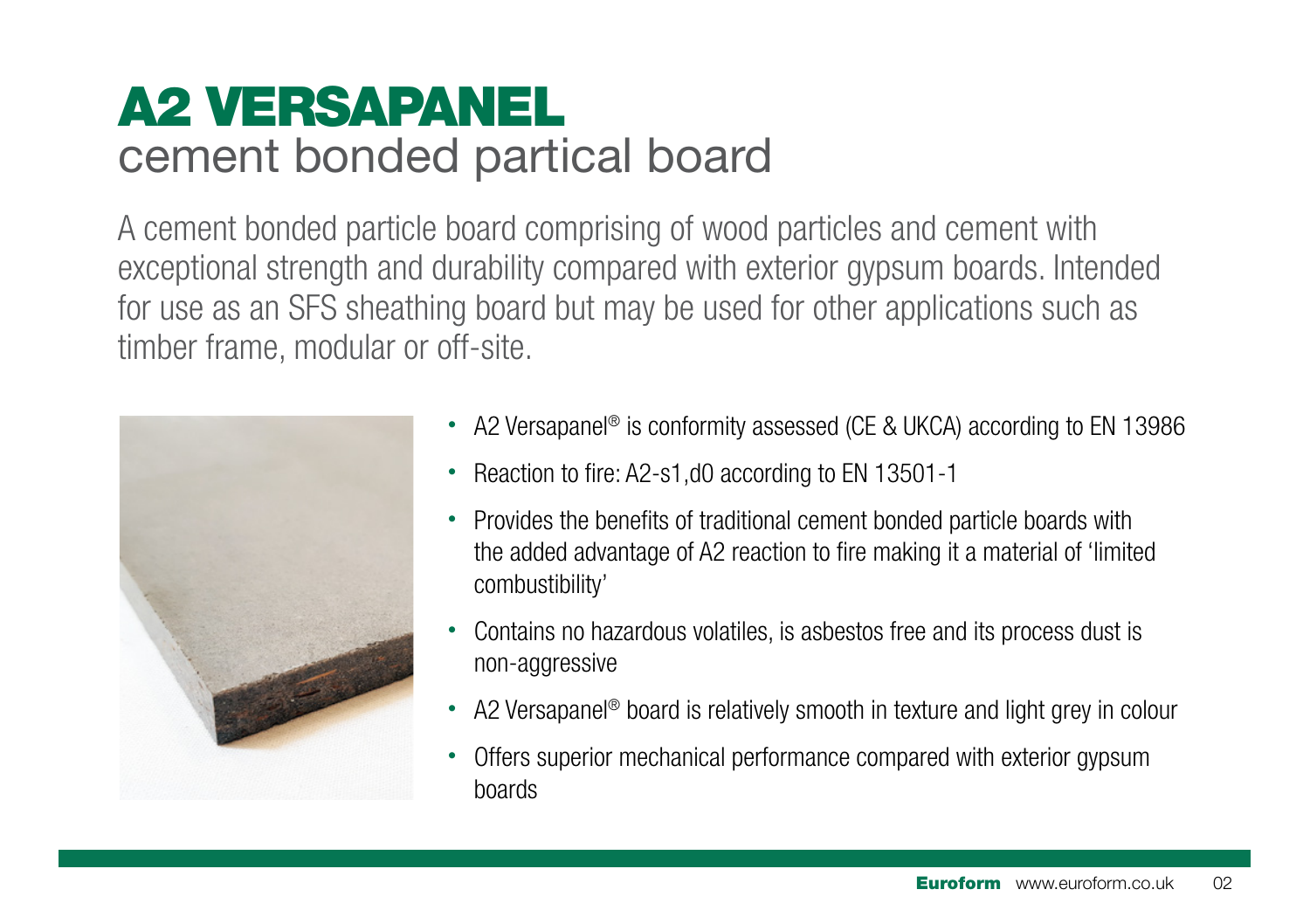# A2 VERSAPANEL cement bonded partical board

- Offers exceptional performance in the presence of moisture when compared with exterior gypsum boards. Cut edges do not require sealing to prevent degradation and there is no time limit of exposure before covering with other elements of the façade
- Helps improve the air tightness of façades when sealed at any joints - test report available upon request
- Due to the relative density A2 Versapanel<sup>®</sup> provides a high mass robust exterior lining to optimise acoustic performance of the building envelope
- Can be provided in a pre-fabricated kit to reduce site works
- Available as 2400mm x 1200mm boards and standard thicknesses of 10, 12, 16 & 18mm
- Suitable for use as structural racking board for timber frame systems
- Due to exceptional high strength 10mm A2 Versapanel® can be used in many façade systems saving cost
- A2 Versapanel<sup>®</sup> in an untreated state is weather resistant and will not degrade significantly with permanent exposure, even if subjected to freeze/ thaw conditions. However, in general, a surface treatment, such as a breather membrane, is recommended for external applications
- A wide range of systems may be applied over A2 Versapanel® such as:
	- Approved insulated render systems
	- Terracotta cladding systems
	- High performance cladding systems
	- Traditional brick coursework

The benefits of using A2 Versapanel® in these types of application are to help acoustic, fire, impact and pull out performance with approved fasteners.

Please contact Euroform for details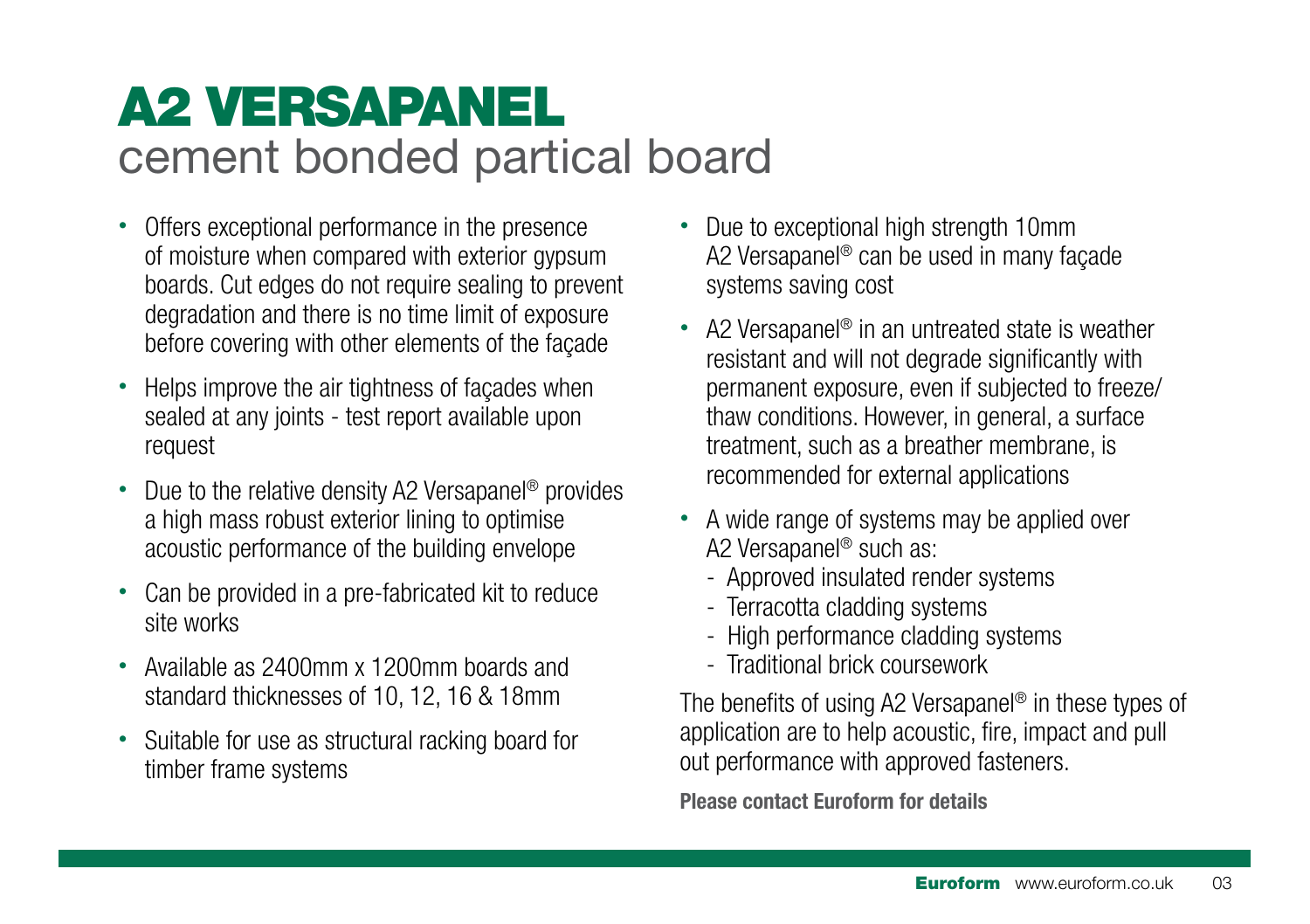## A2 VERSAPANEL Physical information

| <b>Parameter</b>                                                             | <b>Value</b>                                                             | Tolerance / test standard                                             |
|------------------------------------------------------------------------------|--------------------------------------------------------------------------|-----------------------------------------------------------------------|
| Sheet Length                                                                 | 2400 mm                                                                  | $+/- 5$ mm                                                            |
| <b>Sheet Width</b>                                                           | 1200 mm                                                                  | $+/- 5$ mm                                                            |
| <b>Sheet Thickness</b>                                                       | $10 \text{ mm}$<br>$12 \text{ mm}$<br>$16 \text{ mm}$<br>$18 \text{ mm}$ | $+/- 0.7$ mm<br>$+/- 1.0$ mm<br>$+/- 1.4$ mm<br>$+/-$ 1.6 mmNominal N |
| Nominal<br>$-10$ mm<br>weight per sheeet<br>$-12$ mm<br>$-16$ mm<br>$-18$ mm | 44.93 kg<br>53.91 kg<br>71.88 kg<br>80.87 kg                             | $+/- 10%$<br>$+/- 10%$<br>$+/- 10%$<br>$+/- 10%$                      |
| Sheets per pallet<br>$-10$ mm<br>$-12$ mm<br>$-16$ mm<br>$-18$ mm            | 46<br>38<br>29<br>26                                                     |                                                                       |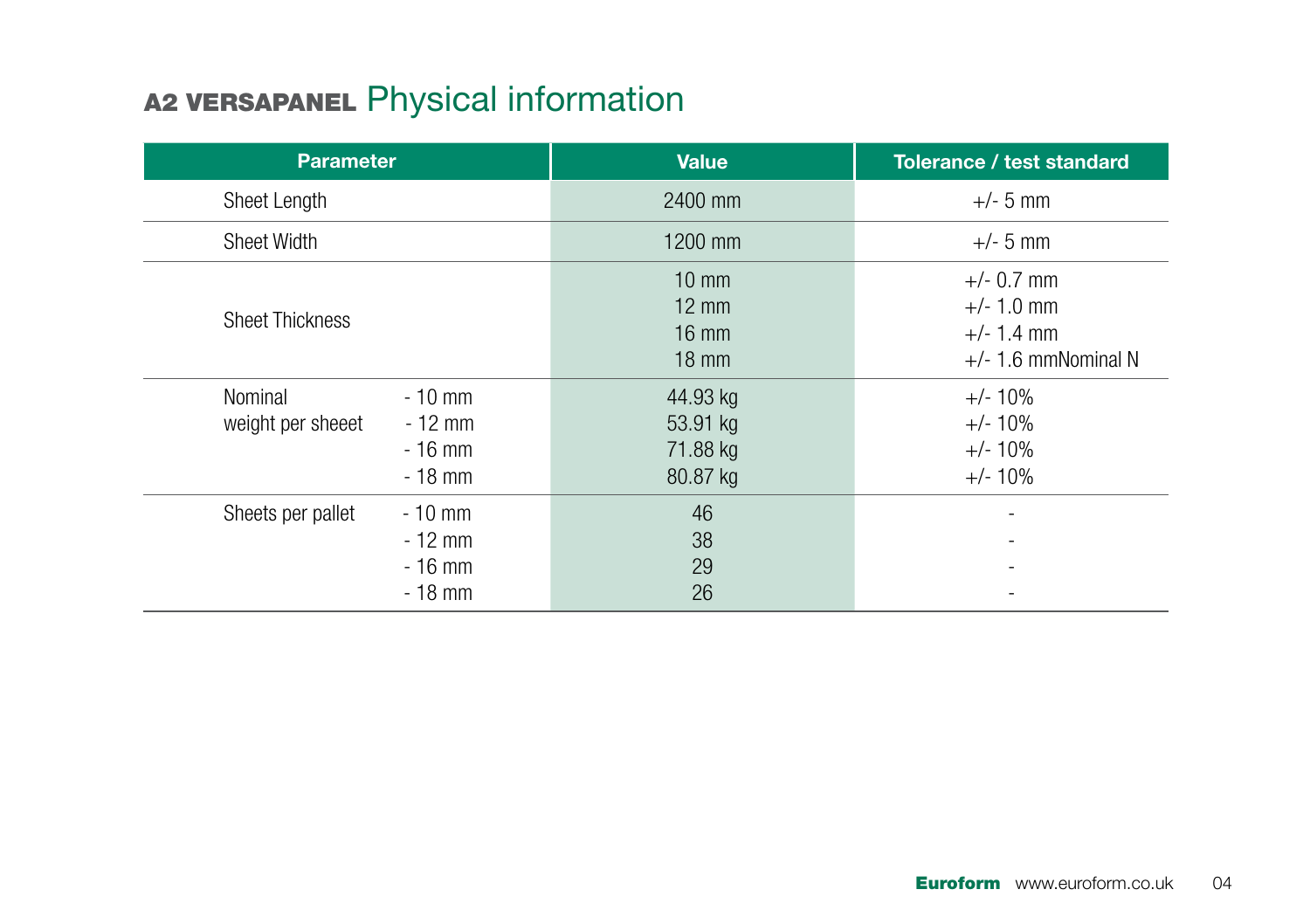#### A<sub>2</sub> VERSAPANEL Technical data

| <b>Parameter</b>                                                    | <b>Value</b>                                                   | Tolerance / test standard |
|---------------------------------------------------------------------|----------------------------------------------------------------|---------------------------|
| Reaction to Fire: EN 13501-1                                        | $A2-s1, d0$                                                    |                           |
| Density                                                             | 1560 kg/m <sup>3</sup>                                         | $+/- 10%$                 |
| Modulus of elasticity                                               | $\geq$ 4000 N/mm <sup>2</sup>                                  |                           |
| Bending strength                                                    | $\geq$ 9 N/mm <sup>2</sup>                                     |                           |
| Surface alkalinity                                                  | 11 - 13 pH                                                     |                           |
| Moisture Content (ex-production %)                                  | 9%                                                             | $+/- 3 %$                 |
| Swelling in thickness - cyclic test                                 | ≤1.5 $%$                                                       |                           |
| Space - Durability - Moisture                                       | ≤1.5 $%$                                                       |                           |
| <b>Thermal Conductivity</b>                                         | $\leq$ 0.55 $\lambda$ W/(m <sup>o</sup> K)                     |                           |
| Transverse tensile strength - normal climate<br>- under cyclic test | $\geq$ 0.50 N/mm <sup>2</sup><br>$\geq$ 0.30 N/mm <sup>2</sup> |                           |
| Water vapour transmission - wet<br>- dry                            | $30 \mu$<br>$50 \mu$                                           |                           |
| Airborne sound insulation Rw (C; Ctr)                               | $32$ (-1;-4) dB                                                |                           |
| Formaldehyde release                                                | E <sub>1</sub> class                                           |                           |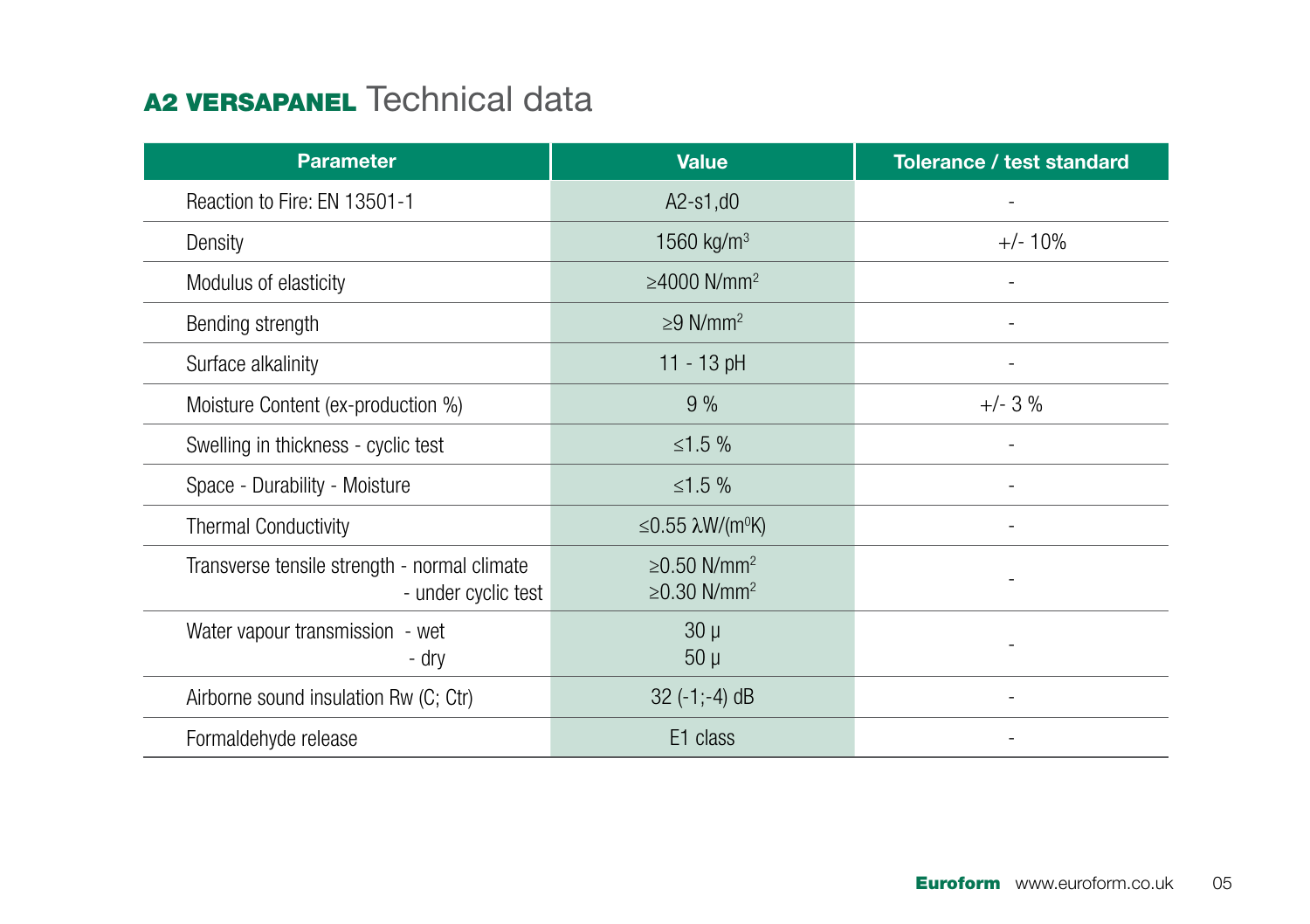#### A<sub>2</sub> VERSAPANEL Handling Safety

| <b>Component</b>         | <b>CAS No.</b>  | EC No.                   | $%$ w/w   |
|--------------------------|-----------------|--------------------------|-----------|
| <b>Portland Cement</b>   | 65997-15-1      | 266-043-4                | $70 - 75$ |
| Cellulose                | $9004 - 34 - 6$ | 232-674-9                | $15 - 20$ |
| Water (moisture content) | 7732-18-5       | 231-791-2                | $5 - 15$  |
| <b>Binding Agent</b>     |                 | $\overline{\phantom{a}}$ |           |

NOTE: Portland Cement is present in its hydrated form as a finished article.

Prolonged contact by exposed skin may show mild irritation at site of contact - long sleeved work clothing and abrasion resistant gloves are recommended for manual handling.

Dry working (drilling, sanding, cutting) can release dusts which may irritate eyes and airways unless controlled. Positive ventilation is recommended. Tooling should have high efficiency particulate filtering (HEPA) extraction fitted where possible.

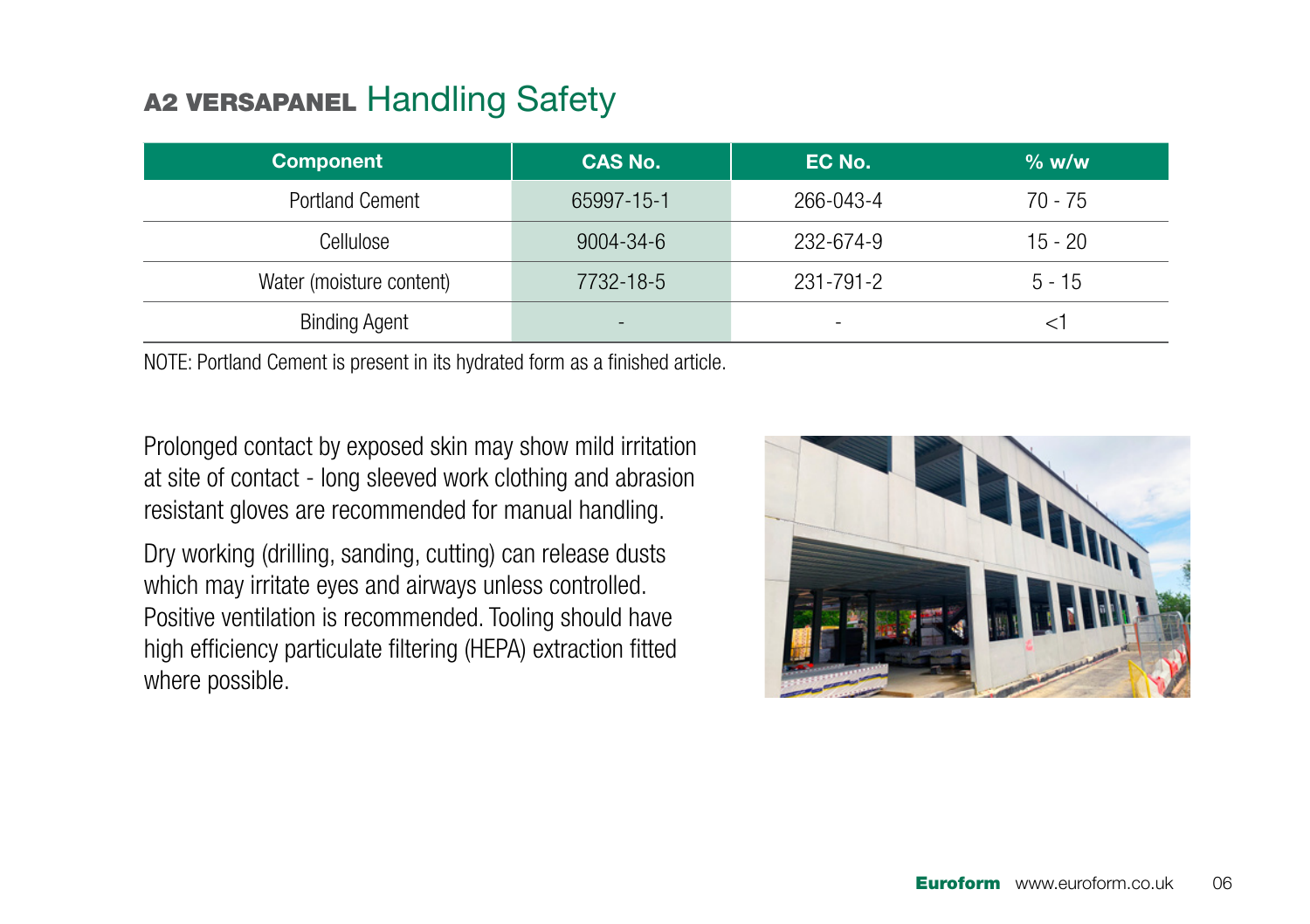#### A2 VERSAPANEL Optional wall finishes



#### Externally Insulated Render System

The sheathing board is fixed to SFS and over clad with thermal insulation. This is then rendered to provide a decorative finish.



#### Ventilated Rainscreen

The sheathing board is fixed to SFS with helping hand brackets fixed to the studs through the sheathing board.

The rainscreen cladding system is then installed to include a rail system. Such systems may incorporate EWI as approved.

Key:  $\bigcap$  A2 Versapanel<sup>®</sup>  $\bigcirc$  Dry Lining  $\bigcirc$  SFS  $\bigcirc$  Internal Insulation  $\bigcirc$  External Insulation  $\bigcirc$  Base track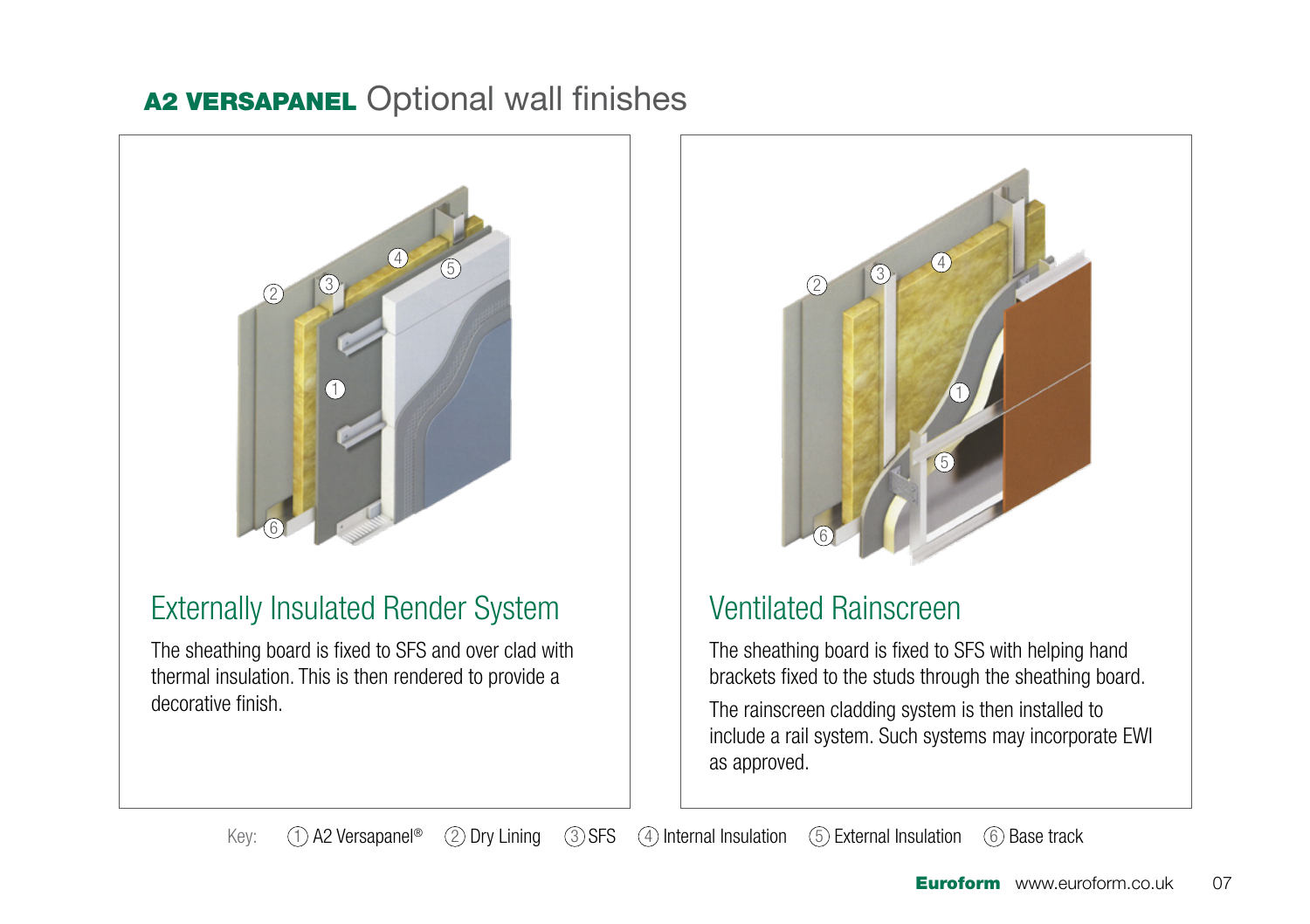#### A2 VERSAPANEL Optional wall finishes



#### Timber Cladding

The sheathing board is fixed to SFS with rigid insulation typically fixed to the framing through the sheathing board. Timber cladding is then installed on to counter battens.

WeatherClad® Low maintenance shiplap cladding is available. Please contact Euroform for details.



## Composite Panels

The sheathing board is fixed to SFS and the composite panel is fixed to the steel frame through the sheathing board.

Key:  $\Box$  A2 Versapanel<sup>®</sup>  $\Box$  Dry Lining  $\Box$  SFS  $\Box$  Internal Insulation  $\Box$  External Insulation  $\Box$  Base track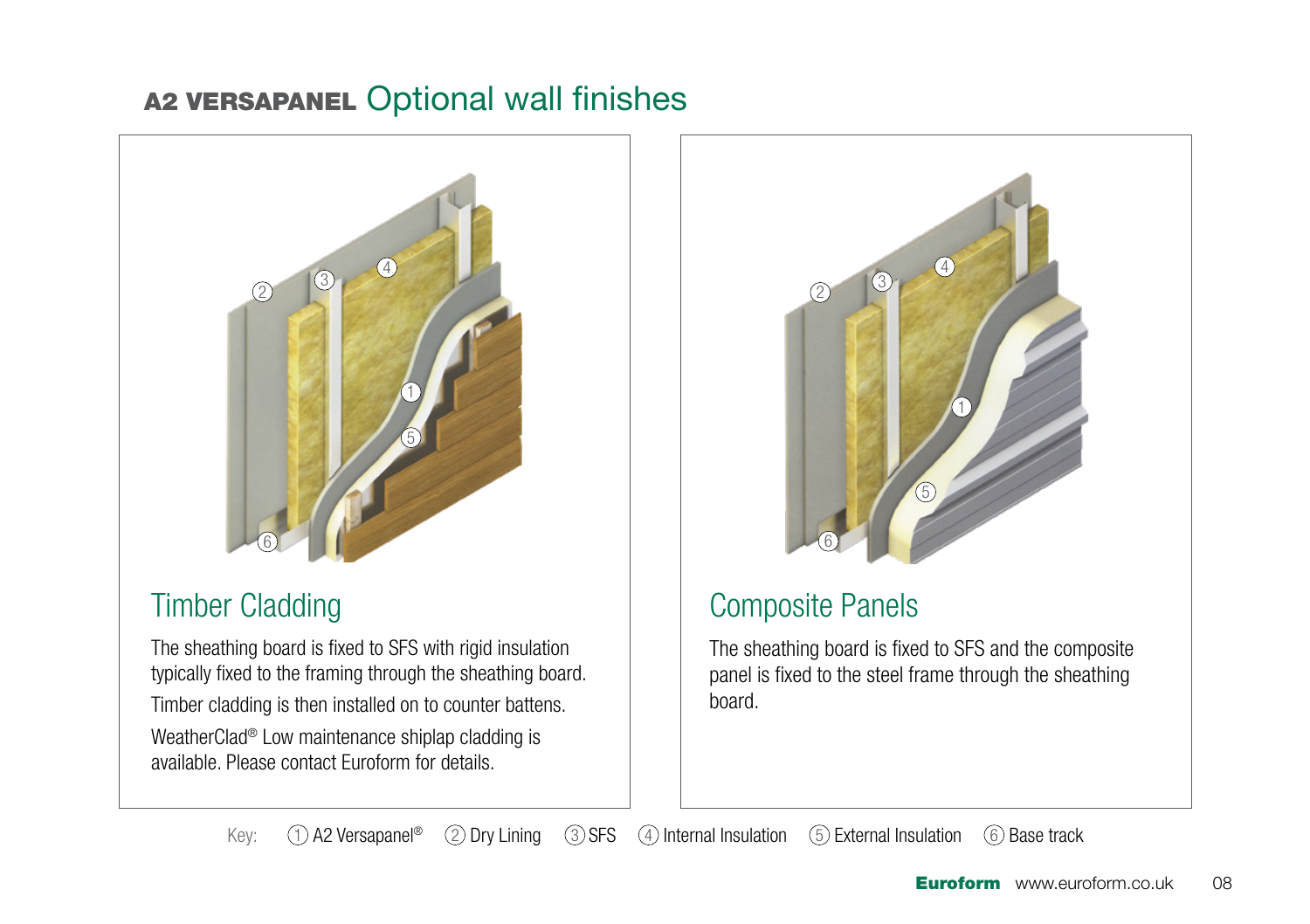#### A<sub>2</sub> VERSAPANEL Delivery and storage

- Boards should be received in a dry state with pallets protected from weather with plastic sheeting or similar.
- Boards should be stored on flat, dry pallets elevated on skids/battens sufficiently from ground level to prevent board wetting.
- If boards are stored on site for a long period of time they should be kept under cover/ indoors if possible.



• When manually moving boards they should be carried in a vertical orientation.

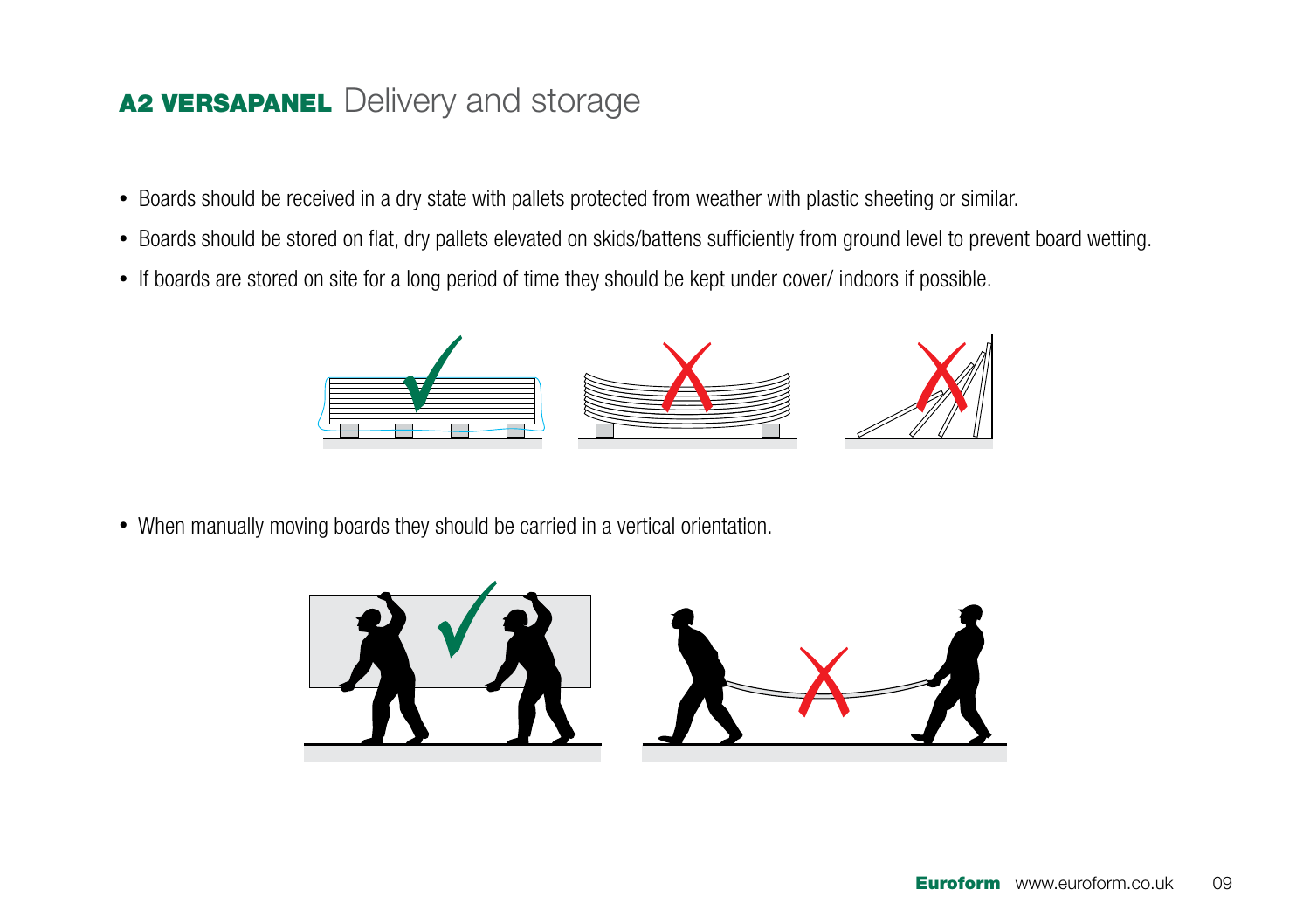#### A2 VERSAPANEL

## Sawing

#### Equipment:

- Cross cut hand saws for thicknesses up to 12mm
- Jigsaw for thicknesses up to 12mm and small work
- Portable circular saw
- Fixed saw for dimensioning (vertical or horizontal)

#### Type of blade:

- Alternative or trapezoidal teeth
- Chart shows number of revolutions and number of teeth (Z)

## **Sanding**

A2 Versapanel® can be sanded using a vibrating sanding machine or belt sanding machine.

Belts should be 40-80 grains; open coat structure with linear speed of 20 to 28 m/sec.

When working in confined areas dust extraction equipment is recommended.

Hand-held orbital or belt sander should be connected to a vacuum dust extractor.

| Diameter (mm)                     | 250           | 300      | 350      | 400           |
|-----------------------------------|---------------|----------|----------|---------------|
| Panel thickness<br>up to 12mm     | $7 = 48$      | $7 = 60$ | $7 = 72$ | $7 = 72$      |
| Panel thickness<br>exceeding 12mm | $7 = 36$      | $7 = 48$ | $7 = 54$ | $7=60$        |
| Number of revolutions<br>(rpm)    | 3000/<br>4500 | 3000     | 3000     | 3000/<br>1500 |

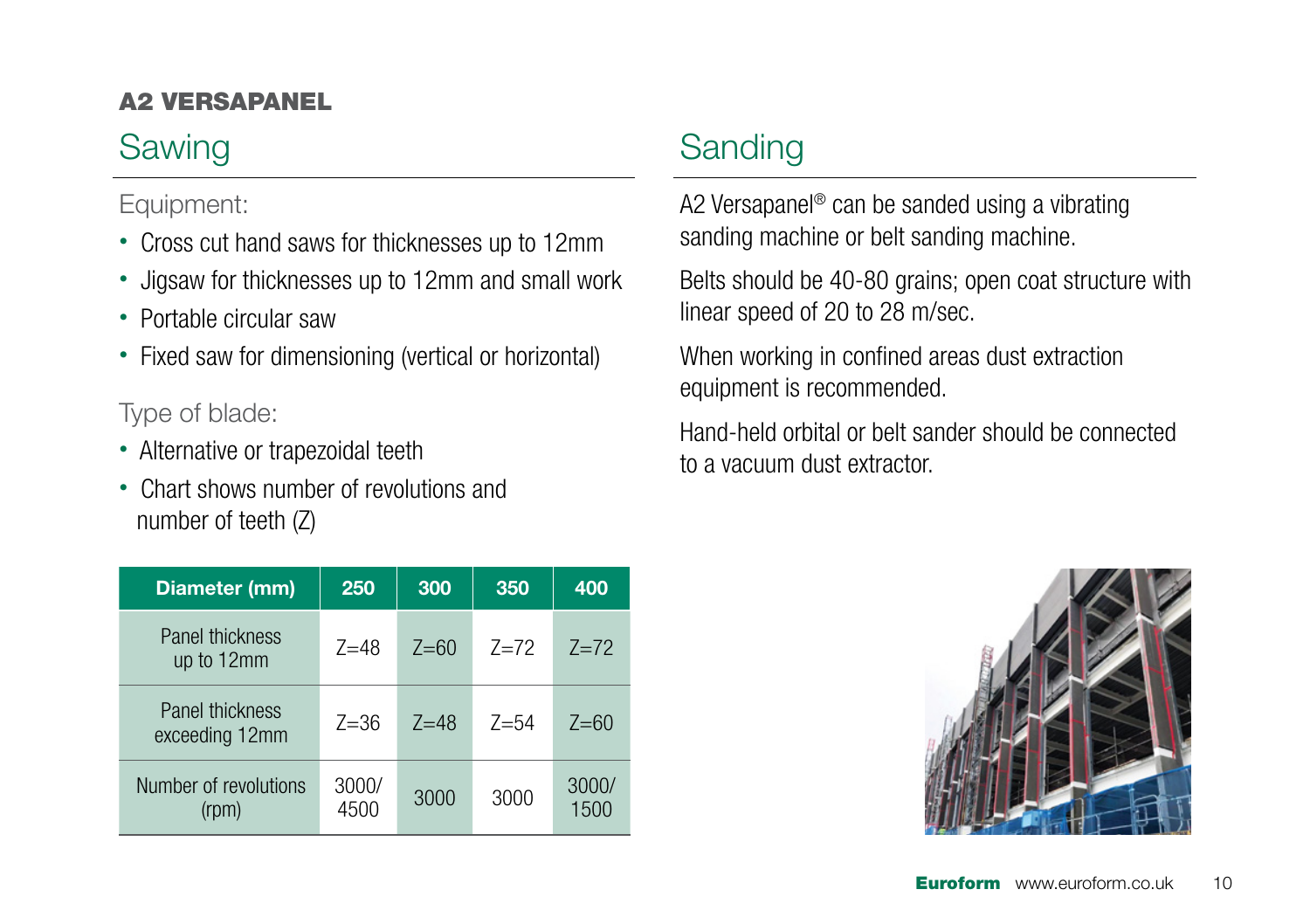# A2 VERSAPANEL Mounting and fixing STEEL frame

The following table is a guide to fixing distances for most common applications.

| <b>Board</b><br><b>Thickness</b> |    | <b>Fixing Distance Centres (mm)</b> |     |     |
|----------------------------------|----|-------------------------------------|-----|-----|
| $10 - 18$ mm                     |    | A1                                  |     |     |
|                                  | 40 | 15                                  | 300 | 600 |

A2 Versapanel® has been tested for wind serviceability to CWCT standards with vertical supporting SFS studs at 600mm centres and EMF fixings installed as shown.

Please ask for test report.

A\* - The first fixing in from the corner for both horizontal and vertical sides must be 40mm in from the edge. (Illustration NOT to scale)

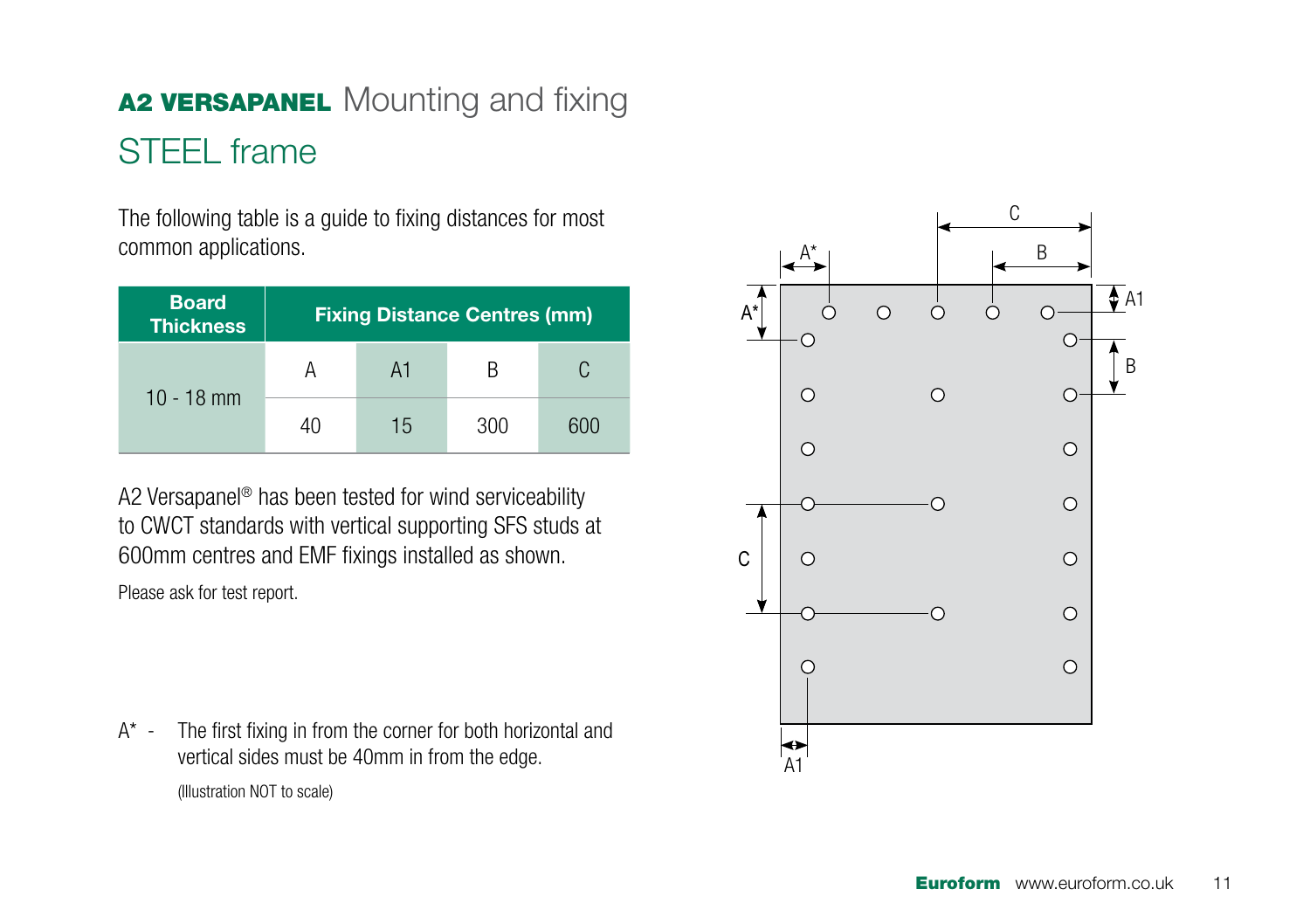# A2 VERSAPANEL Mounting and fixing TIMBER frame

The following table is a guide to fixing distances for most common applications.

| <b>Board</b><br><b>Thickness</b> |    |    | <b>Fixing Distance Centres (mm)</b> |     |
|----------------------------------|----|----|-------------------------------------|-----|
| $10 - 18$ mm                     |    | A1 | к                                   |     |
|                                  | 40 | 15 | 150                                 | 300 |

- A\* The first fixing in from the corner for both horizontal and vertical sides must be 40mm in from the edge.
- D<sup>\*</sup> 15mm from edge. Only required where timber support coincides with board edge.
- Note: Pattern based on 1200mm wide panels and should be repeated at base of board.

(Illustration NOT to scale)

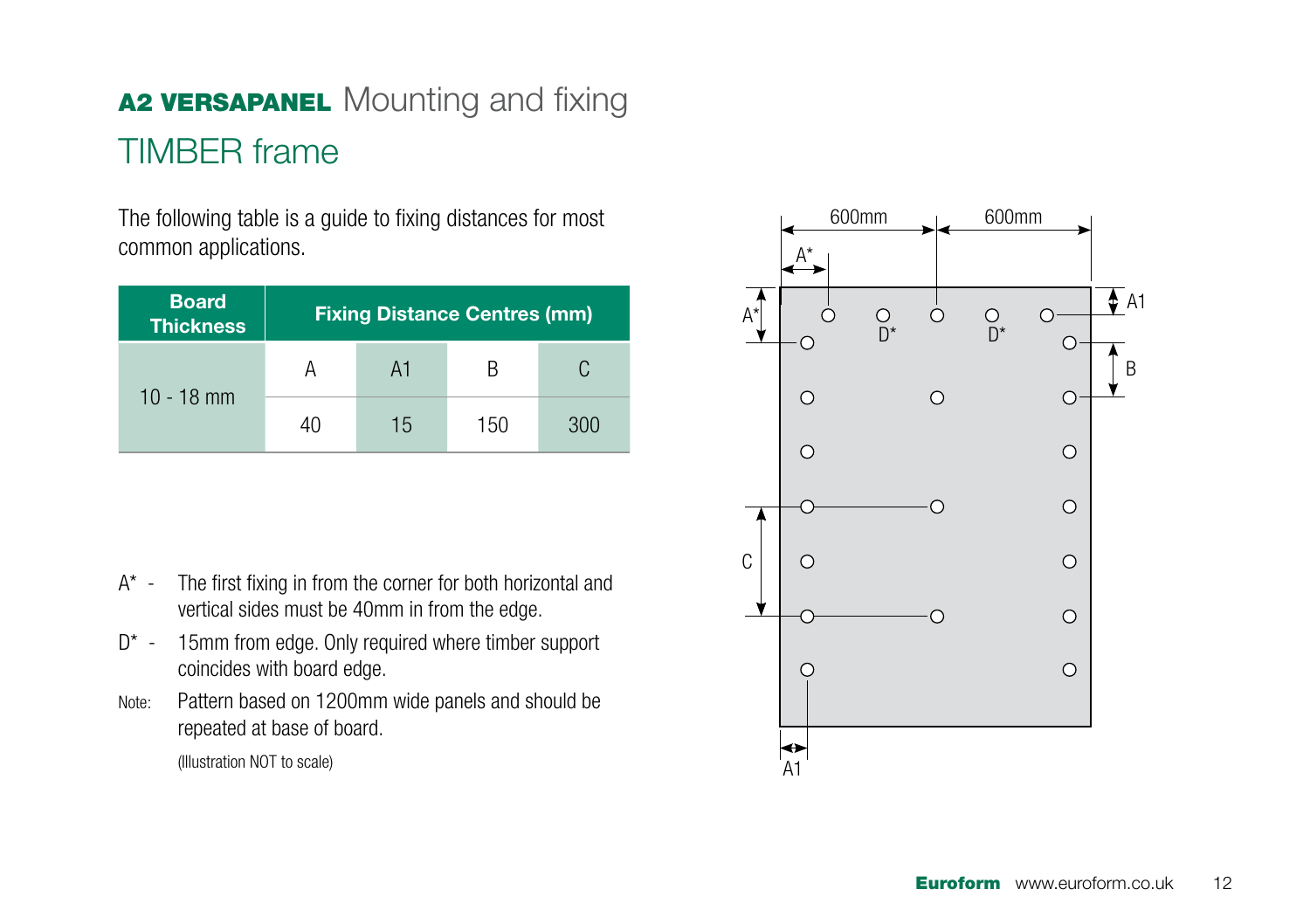#### A2 VERSAPANEL Mounting and fixing

## Steel Frame Fixings

| <b>Steel</b><br><b>Substrate</b> | <b>Board</b><br><b>Thickness</b> | <b>Screw Type</b>          |
|----------------------------------|----------------------------------|----------------------------|
| $0.9 - 3.0$ mm                   | up to 16mm                       | FMF1<br>4.8 x 45mm         |
| $0.9 - 3.0$ mm                   | $18 - 22$ mm                     | FMF2<br>$4.8 \times 66$ mm |

BDA Agrément® BAW-19-093-P-A-UK steel frame construction.

#### Timber Frame Fixing

The use of a cordless nail gun enables the rapid fixing of A2 Versapanel® to timber frame or battens.

The advantage of this method is the speed of erection time and the subsequent cost reduction.

Euroform recommends ITW Paslode nails, 2.8mm diameter x 50mm length, conforming to EN 14592 for timber frame service class 2 applications according to Euro code 5.

Care should be taken to ensure that pressure settings on nail guns is set to ensure that nail head is flush to face of panel.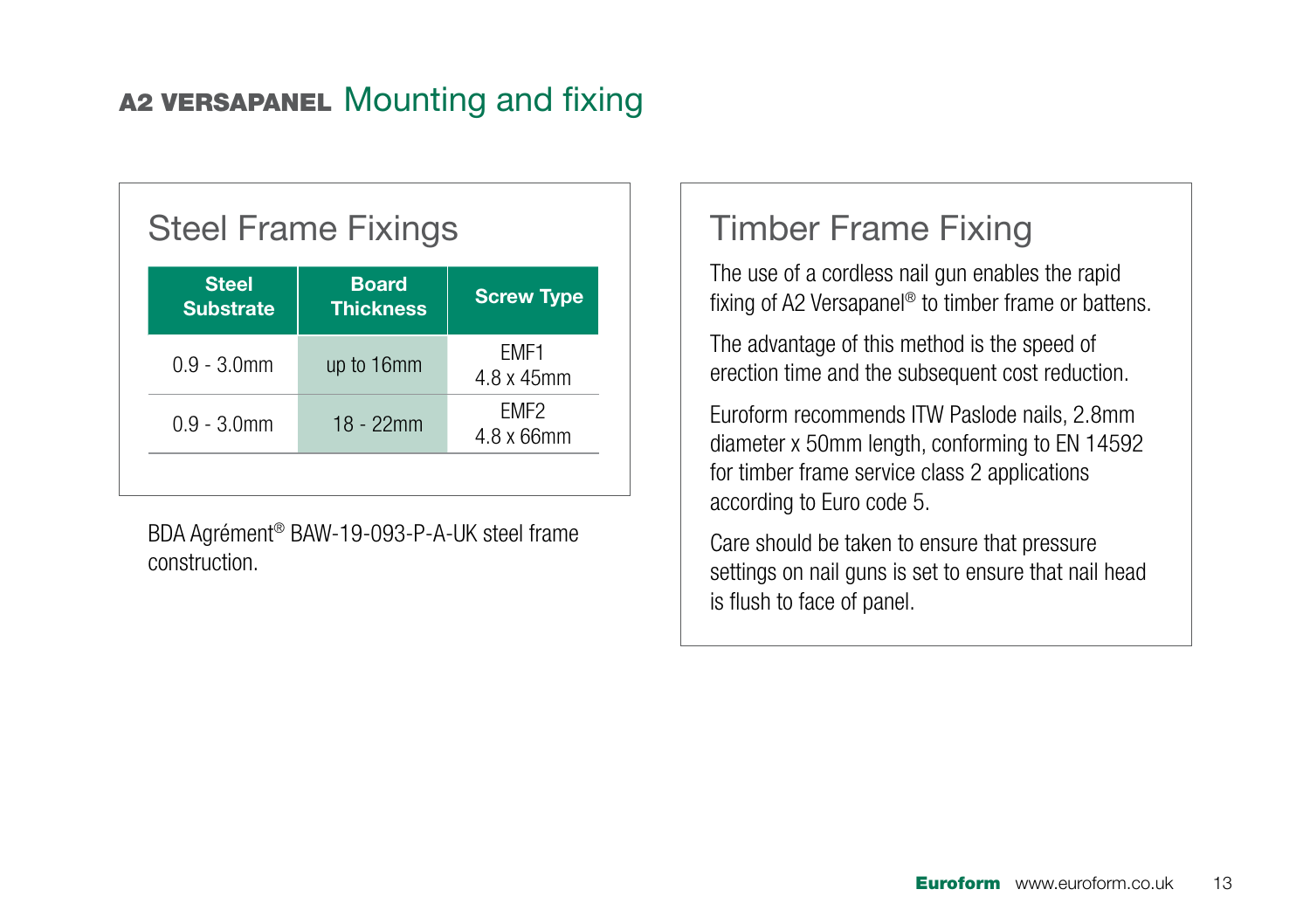#### A2 VERSAPANEL

Euroform recommends that A2 Versapanel® is installed in brick bond fashion as per the diagram.



#### NOTE:

- 4 way joints are not recommended
- Minimum board width should not be less than 600mm

#### Board arrangement Expansion/Movement Joints

- A2 Versapanel<sup>®</sup> can be affected by slight dimensional changes according to variation in relative humidity
- Leave a 3 6mm gap at all joints
- Board edges will not degrade with exposure to exterior conditions however, generally a joint filler/ cover is recommended
- Joints can be filled with Versaseal<sup>®</sup> Intumescent Joint Compound or approved tapes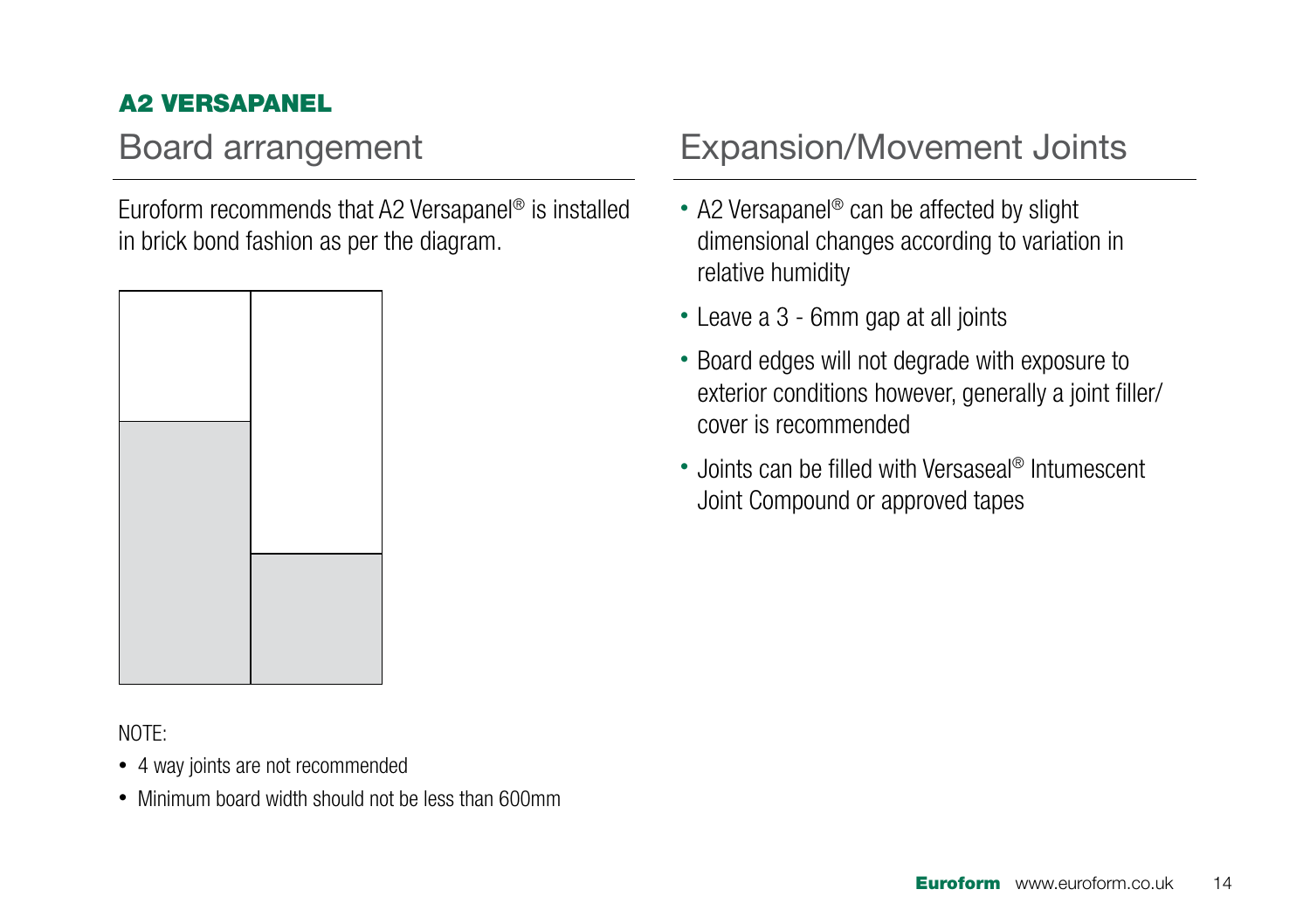#### A2 VERSAPANEL

## Water proofing

Where boards are used below and within 150mm of DPC level a compatible waterproofing membrane should be applied.

Compatible EPDM membranes should be used around other areas at risk of water ingress - e.g. at window openings.

## Use of breather membranes

A suitable breather membrane should be used when using A2 Versapanel® as a sheathing board. The board should not be relied on to prevent moisture ingress.

## Screw withdrawal performance

- A2 Versapanel<sup>®</sup> may be able to contribute to the securing of external wall insulation.
- Screw withdrawal (pull-out) tests should be carried out on site by a qualified consultant to determine board performance.
- Number and type of insulation fixings should be determined by wind loading assessment to be carried out by an appropriately qualified engineer.
- Any rails/profiles to be used to support cladding etc. should be fixed back to pick up on supporting SFS studs.